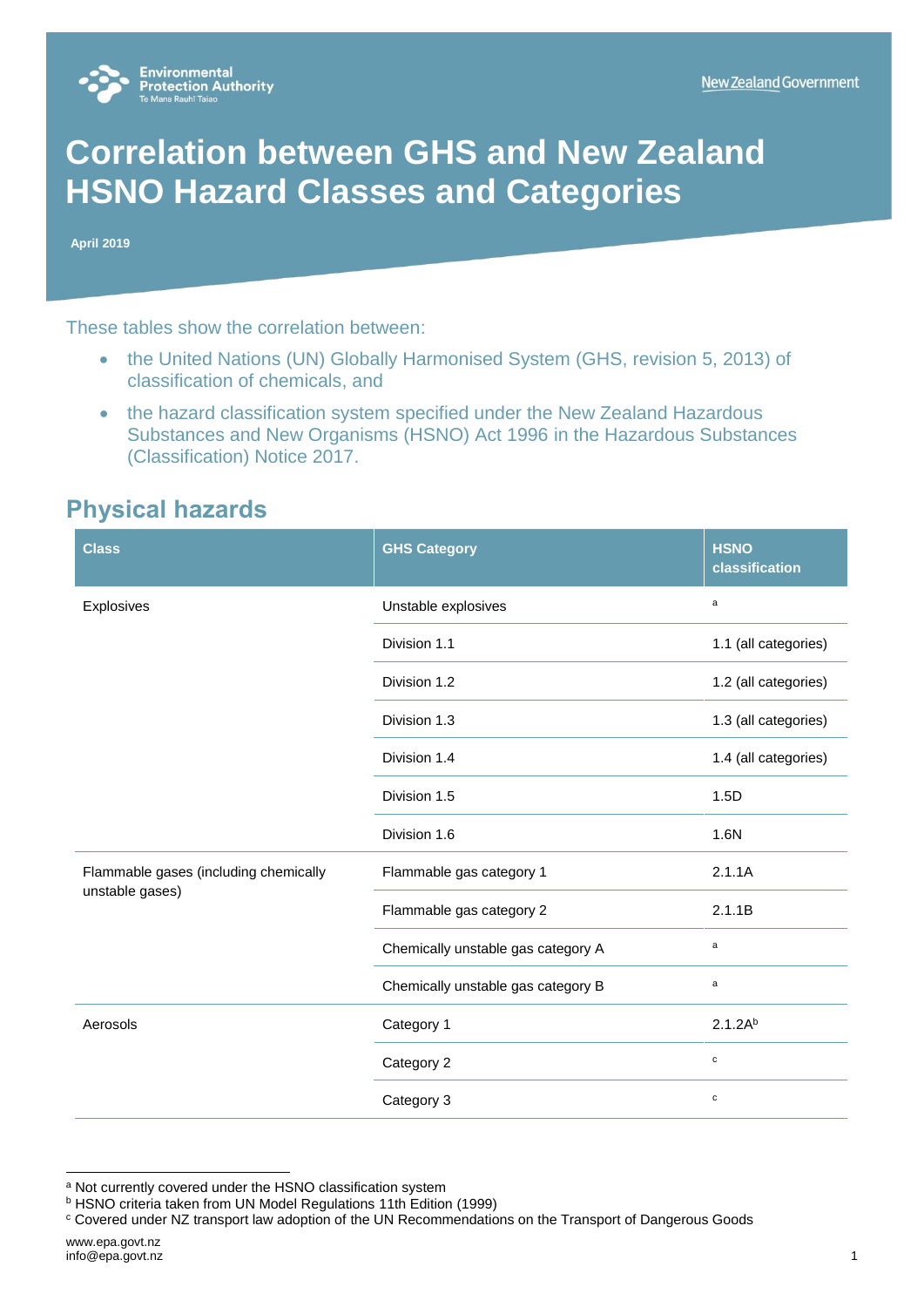## **Physical hazards (continued)**

| <b>Class</b>                          | <b>GHS Category</b>         | <b>HSNO</b><br>classification |
|---------------------------------------|-----------------------------|-------------------------------|
| Oxidizing gases                       | Category 1                  | 5.1.2A                        |
| Gases under pressure                  | Compressed gas              | $\mathbf c$                   |
|                                       | Liquefied gas               | $\mathbf c$                   |
|                                       | Refrigerated liquefied gas  | $\mathbf c$                   |
|                                       | Dissolved gas               | $\mathbf c$                   |
| Flammable liquids                     | Category 1                  | 3.1A                          |
|                                       | Category 2                  | 3.1B                          |
|                                       | Category 3                  | 3.1C                          |
|                                       | Category 4                  | 3.1D                          |
| Liquid desensitized explosives        | $\sf d$                     | 3.2A <sup>b</sup>             |
|                                       | $\sf d$                     | 3.2B <sup>b</sup>             |
|                                       | d                           | 3.2C <sup>b</sup>             |
| Flammable solids                      | Category 1                  | 4.1.1A                        |
|                                       | Category 2                  | 4.1.1B                        |
| Self-reactive substances and mixtures | Type A                      | 4.1.2A                        |
|                                       | Type B                      | 4.1.2B                        |
|                                       | Type C                      | 4.1.2C                        |
|                                       | Type D                      | 4.1.2D                        |
|                                       | Type E                      | 4.1.2E                        |
|                                       | Type F                      | 4.1.2F                        |
|                                       | Type G                      | 4.1.2G                        |
| Solid desensitized explosives         | $\operatorname{\mathsf{d}}$ | $4.1.3A^{b}$                  |
|                                       | ${\sf d}$                   | 4.1.3B <sup>b</sup>           |
|                                       | ${\sf d}$                   | 4.1.3C <sup>b</sup>           |
| Pyrophoric liquids                    | Category 1                  | 4.2A                          |
| Pyrophoric solids                     | Category 1                  | 4.2A                          |

<sup>&</sup>lt;sup>d</sup> Criteria adopted in GHS revision 6 (2015)

l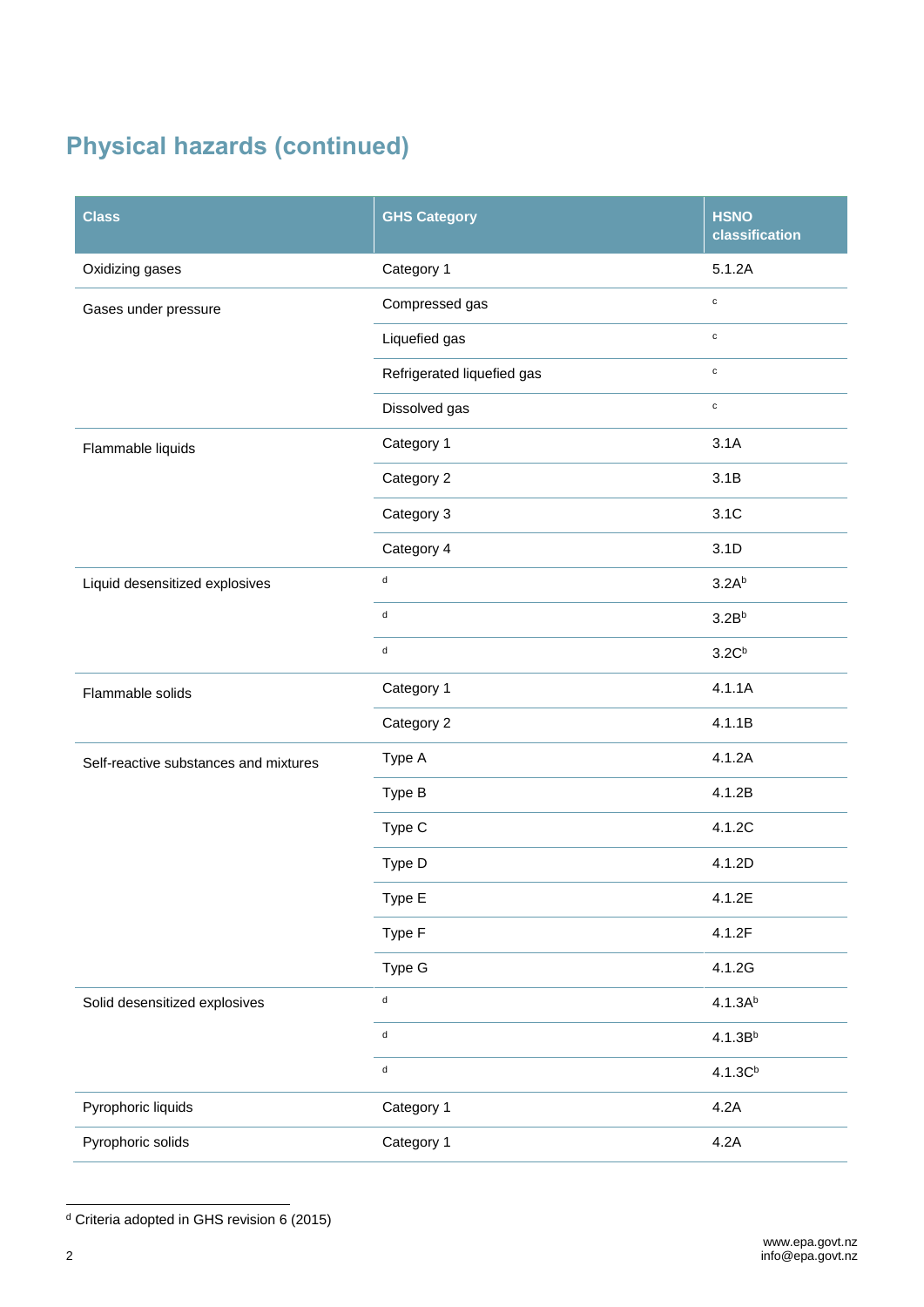## **Physical hazards (continued)**

| <b>Class</b>                                                                  | <b>GHS Category</b> | <b>HSNO</b><br>classification |
|-------------------------------------------------------------------------------|---------------------|-------------------------------|
| Self-heating substances and mixtures                                          | Category 1          | 4.2B                          |
|                                                                               | Category 2          | 4.2C                          |
| Substances and mixtures, which in contact<br>with water, emit flammable gases | Category 1          | 4.3A                          |
|                                                                               | Category 2          | 4.3B                          |
|                                                                               | Category 3          | 4.3C                          |
| Oxidizing liquids                                                             | Category 1          | 5.1.1A                        |
|                                                                               | Category 2          | 5.1.1B                        |
|                                                                               | Category 3          | 5.1.1C                        |
| Oxidizing solids                                                              | Category 1          | 5.1.1A                        |
|                                                                               | Category 2          | 5.1.1B                        |
|                                                                               | Category 3          | 5.1.1C                        |
| Organic peroxides                                                             | Type A              | 5.2A                          |
|                                                                               | Type B              | 5.2B                          |
|                                                                               | Type C              | 5.2C                          |
|                                                                               | Type D              | 5.2D                          |
|                                                                               | Type E              | 5.2E                          |
|                                                                               | Type F              | 5.2F                          |
|                                                                               | Type G              | 5.2G                          |
| Corrosive to metals                                                           | Category 1          | 8.1A                          |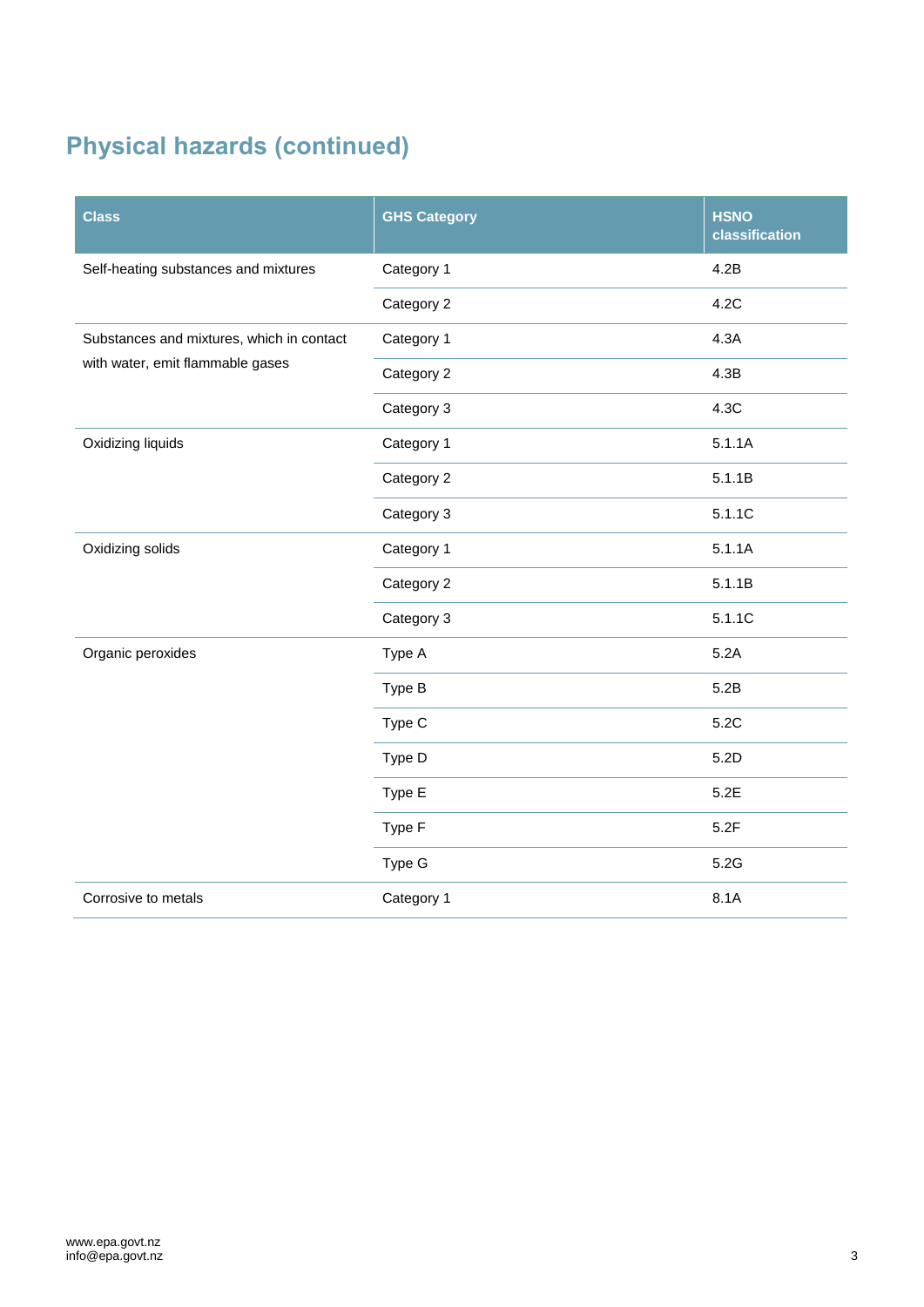#### **Health hazards**

| <b>Class</b>                      | <b>GHS Category</b> | <b>HSNO</b><br>classification |
|-----------------------------------|---------------------|-------------------------------|
| Acute toxicity: oral              | Category 1          | 6.1A                          |
|                                   | Category 2          | 6.1B                          |
|                                   | Category 3          | 6.1C                          |
|                                   | Category 4          | 6.1D                          |
|                                   | Category 5          | 6.1E                          |
| Acute toxicity: skin              | Category 1          | 6.1A                          |
|                                   | Category 2          | 6.1B                          |
|                                   | Category 3          | 6.1C                          |
|                                   | Category 4          | 6.1D                          |
|                                   | Category 5          | 6.1E                          |
| Acute toxicity: inhalation        | Category 1          | 6.1A                          |
|                                   | Category 2          | 6.1B                          |
|                                   | Category 3          | 6.1C                          |
|                                   | Category 4          | 6.1D                          |
|                                   | Category 5          | 6.1E                          |
| Skin corrosion/irritation         | Category 1A         | 8.2A                          |
|                                   | Category 1B         | 8.2B                          |
|                                   | Category 1C         | 8.2C                          |
|                                   | Category 2          | 6.3A                          |
|                                   | Category 3          | 6.3B                          |
| Serious eye damage/eye irritation | Category 1          | 8.3A                          |
|                                   | Category 2 (2A/2B)  | 6.4Ae                         |
| Respiratory sensitization         | Category 1          | 6.5A                          |
|                                   | Sub-category 1A     |                               |
|                                   | Sub-category 1B     |                               |

l

<sup>e</sup> HSNO does not separate reversible eye effects into two sub-categories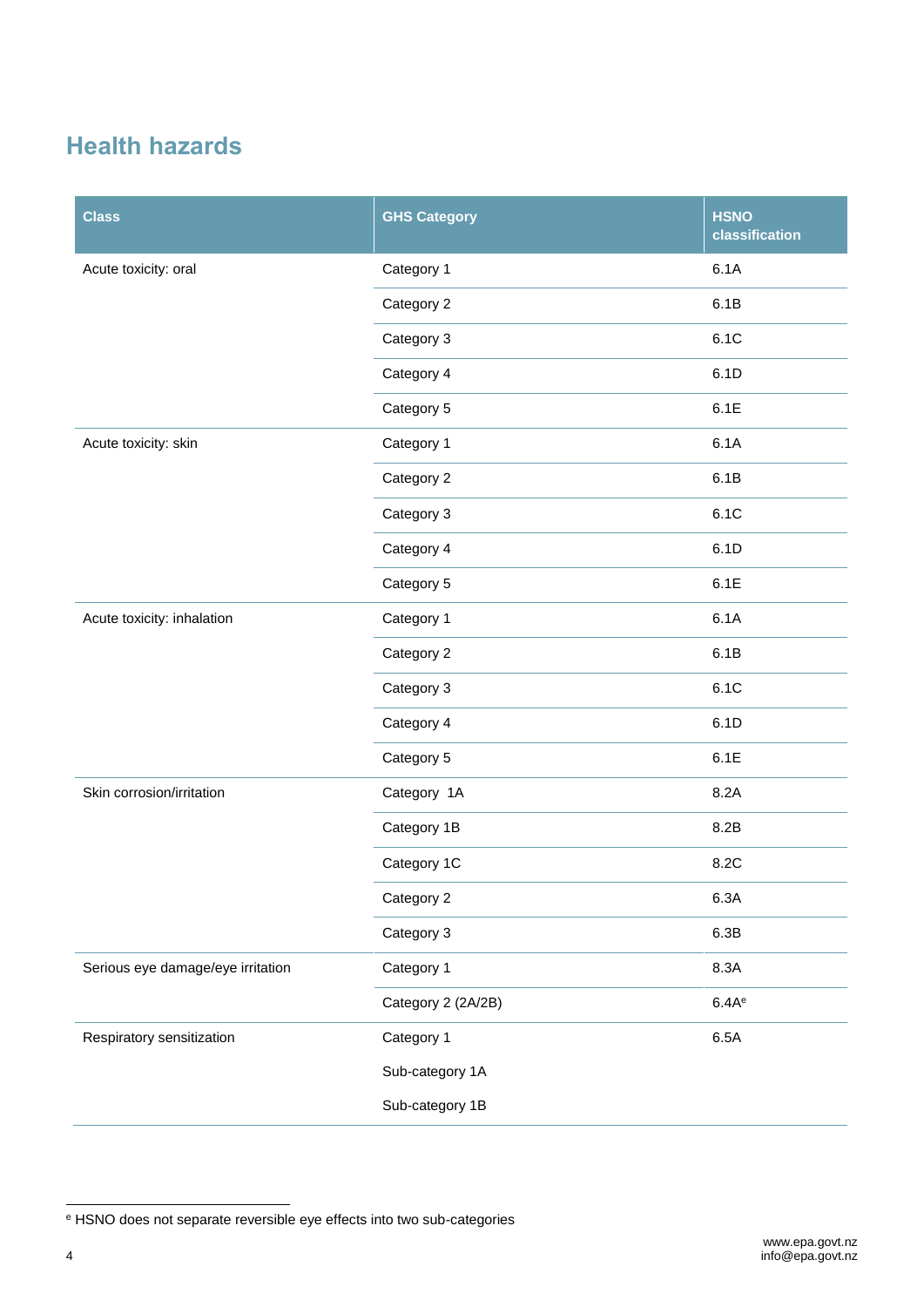### **Health hazards (continued)**

| <b>Class</b>                                          | <b>GHS Category</b>         | <b>HSNO</b><br>classification |
|-------------------------------------------------------|-----------------------------|-------------------------------|
| Skin sensitization                                    | Category 1                  | 6.5B                          |
|                                                       | Sub-category 1A             |                               |
|                                                       | Sub-category 1B             |                               |
| Germ cell mutagenicity                                | Category 1                  | 6.6A                          |
|                                                       | Category 2                  | 6.6B                          |
| Carcinogenicity                                       | Category 1                  | 6.7A                          |
|                                                       | Category 2                  | 6.7B                          |
| Reproductive toxicity                                 | Category 1                  | 6.8A                          |
|                                                       | Category 2                  | 6.8B                          |
|                                                       | Effects on or via lactation | 6.8C                          |
| Specific target organ toxicity<br>(single exposure)   | Category 1                  | 6.9A                          |
|                                                       | Category 2                  | 6.9B                          |
|                                                       | Category 3                  | f                             |
| Specific target organ toxicity<br>(repeated exposure) | Category 1                  | 6.9A                          |
|                                                       | Category 2                  | 6.9B                          |
| Aspiration hazard                                     | Category 1                  | 6.1E <sup>9</sup>             |
|                                                       | Category 2                  | 6.1E <sup>9</sup>             |

l <sup>f</sup> HSNO does not specifically address the GHS category of transient target organ effects. Narcotic effects would normally be classified under 6.9B and respiratory irritation would be classified under 6.1E

<sup>g</sup> Aspiration hazard is currently captured under HSNO as an acute toxic hazard where there is evidence in humans of significant acute toxic effects as a result of acute exposure to the substance, or where there is the potential for this, where the substance has not already been assigned to a more hazardous category